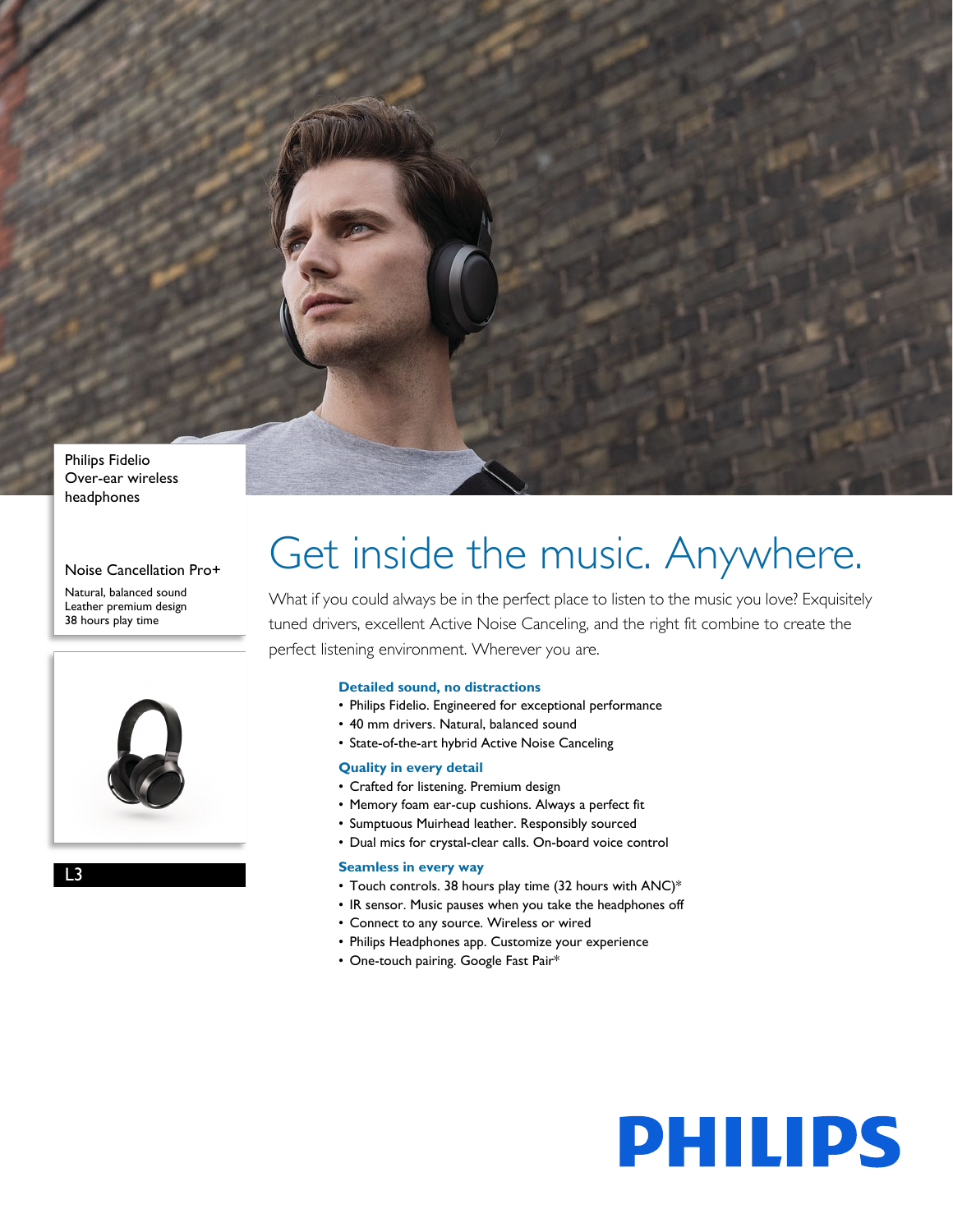## Over-ear wireless headphones Noise Cancellation Pro+ Natural, balanced sound, Leather premium design, 38 hours play time

## **Highlights**

## **Philips Fidelio**



From the sound to the materials, these over-ear closed-back wireless headphones are crafted to bring you deep into the music. No matter what size or shape your head is, the soft memoryfoam ear-cup cushions fit closely, and the music pauses if you take the headphones off.

## **Natural, balanced sound**



The perfectly tuned drivers in these Hi-Res Audio certified headphones deliver beautifully balanced sound-whether ANC is turned on or off. Bass is tight and impactful without being overpowering. Midrange frequencies are full and smooth. High frequencies sparkle with detail.

## **Hybrid Active Noise Canceling**



Listen at the perfect volume-wherever you are. Adaptive noise canceling uses one external mic and one internal mic to filter out unwanted sounds, leaving you free to immerse. Awareness Mode lets you bring the world back in when you need to.

## **Crystal-clear calls**



Two mics in each ear cup focus on the sound of your voice, dramatically reducing noise from the world around you. The fully integrated Google Assistant and Alexa are there to help you pull up your favorite playlists as soon as you ask.

#### **Touch controls**



A full charge gives you more than a day of music, and a speedy 15-minute charge gives you 6

hours play time. There are touch controls for music and calls, and buttons for ANC on the ear cups, which also fold flat for easy storage.

#### **Connect to any source**



Solid Bluetooth connectivity, with AAC support for iOS devices and aptX HD for Android or Windows, ensures the best possible sound when streaming. The detachable cable lets you plug into high resolution equipment for wired listening.

#### **Philips Headphones app.**



The Philips Headphones app lets you adjust the level of noise cancellation by switching between preset ANC modes. It also features a dedicated equalizer, and you can use the app to control the music you're streaming or access song information.